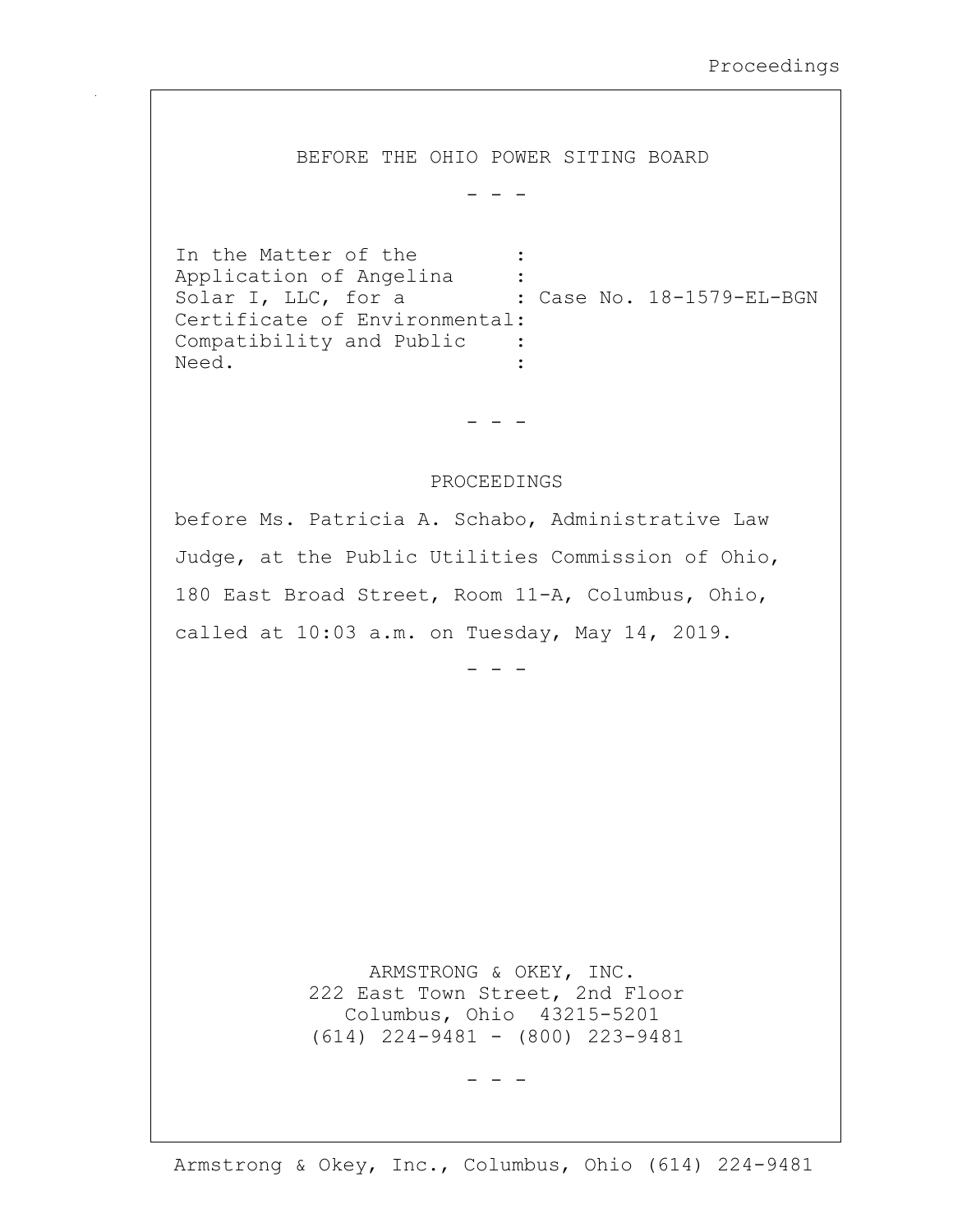2

```
1 APPEARANCES:
2 | Vorys, Sater, Seymour & Pease, LLP
           By Mr. Michael J. Settineri
 3 and Mr. MacDonald W. Taylor
           52 East Gay Street
 4 P.O. Box 1008
           Columbus, Ohio 43216-1008
5
                On behalf of Angelina Solar I, LLC.
 6
           Dave Yost, Ohio Attorney General
7 Public Utilities Section
           By Ms. Jodi J. Bair
8 Senior Assistant Attorney General
           30 East Broad Street, 16th Floor
9 Columbus, Ohio 43215
10 On behalf of the Staff of the Ohio Power
                Siting Board.
11
           Frost Brown Todd, LLC
12 | By Mr. Yazan S. Ashrawi
           One Columbus, Suite 2300
13 10 West Broad Street
           Columbus, Ohio 43215-3484
14
                On behalf of the Eaton Community School
15 District.
16 Van Kley & Walker, LLC
           By Mr. Jack A. Van Kley
17 | 132 Northwoods Boulevard, Suite C-1
           Columbus, Ohio 43235
18
                On behalf of the Concerned Citizens of
19 | Preble County, LLC.
20 Ohio Farm Bureau Federation
           By Ms. Amy M. Milam
21 280 North High Street
           6th Floor
22 Columbus, Ohio 43215
23 On behalf of the Ohio Farm Bureau
                Federation.
24
25
```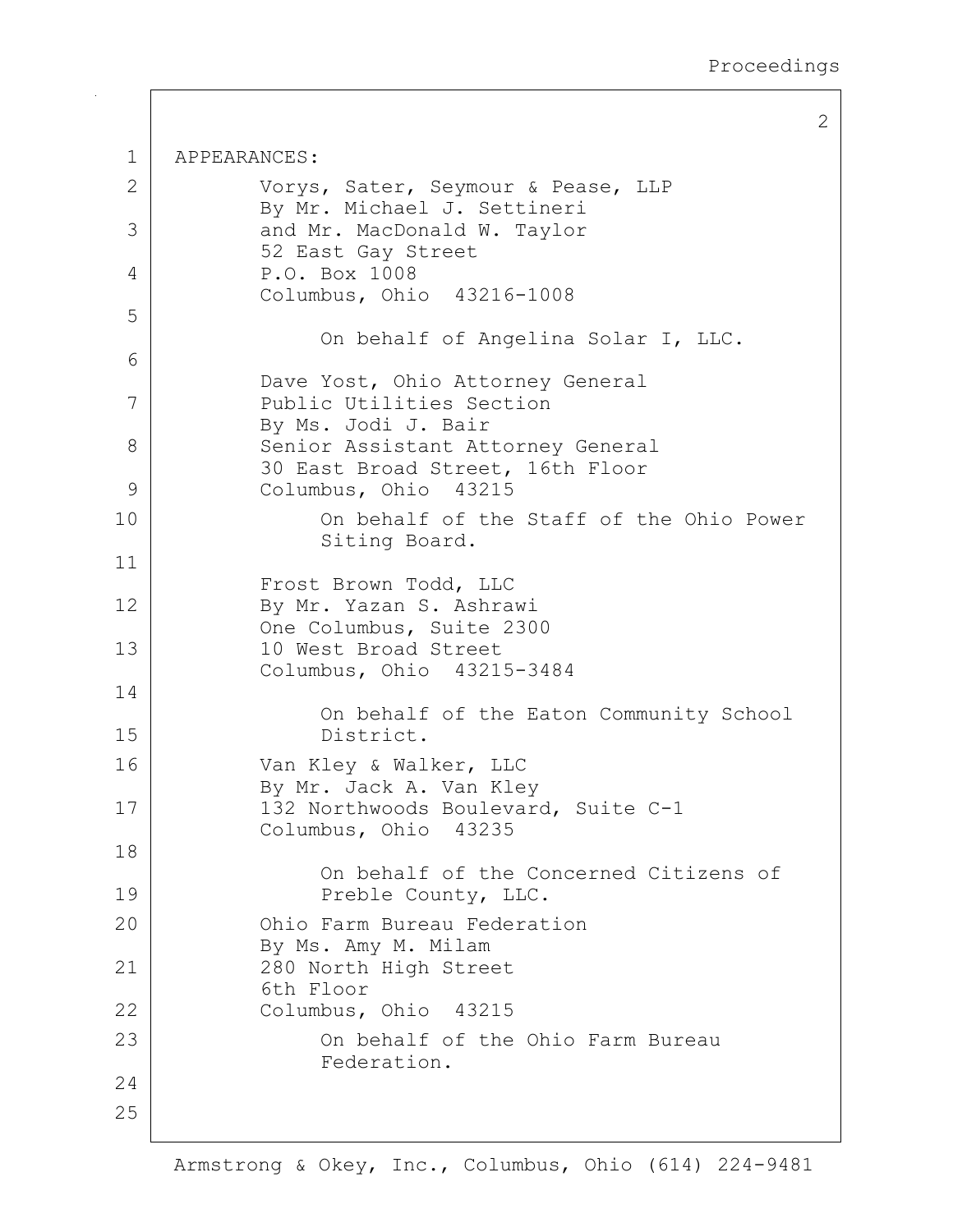```
3
1 APPEARANCES: (Continued)
2 | Preble County Prosecutor's Office
           By Mr. Martin Patrick Votel
3 Prosecuting Attorney,
           and Ms. Kathyrn M. West
 4 | Assistant Prosecuting Attorney
           101 East Main Street
5 Eaton, Ohio 45320
6 On behalf of the Preble County
               Commissioners, Preble County Engineer,
 7 Preble County Planning Commission, Preble
               County Soil and Water Conservation
8 | District, Israel Township, and Dixon
               Township.
9
           Bricker & Eckler, LLP
10 By Mr. Dylan F. Borchers
           100 South Third Street
11 Columbus, Ohio 43215
12 | Con behalf of the Preble County
               Commissioners.
13
     - - -
14
15
16
17
18
19
20
21
22
23
24
25
```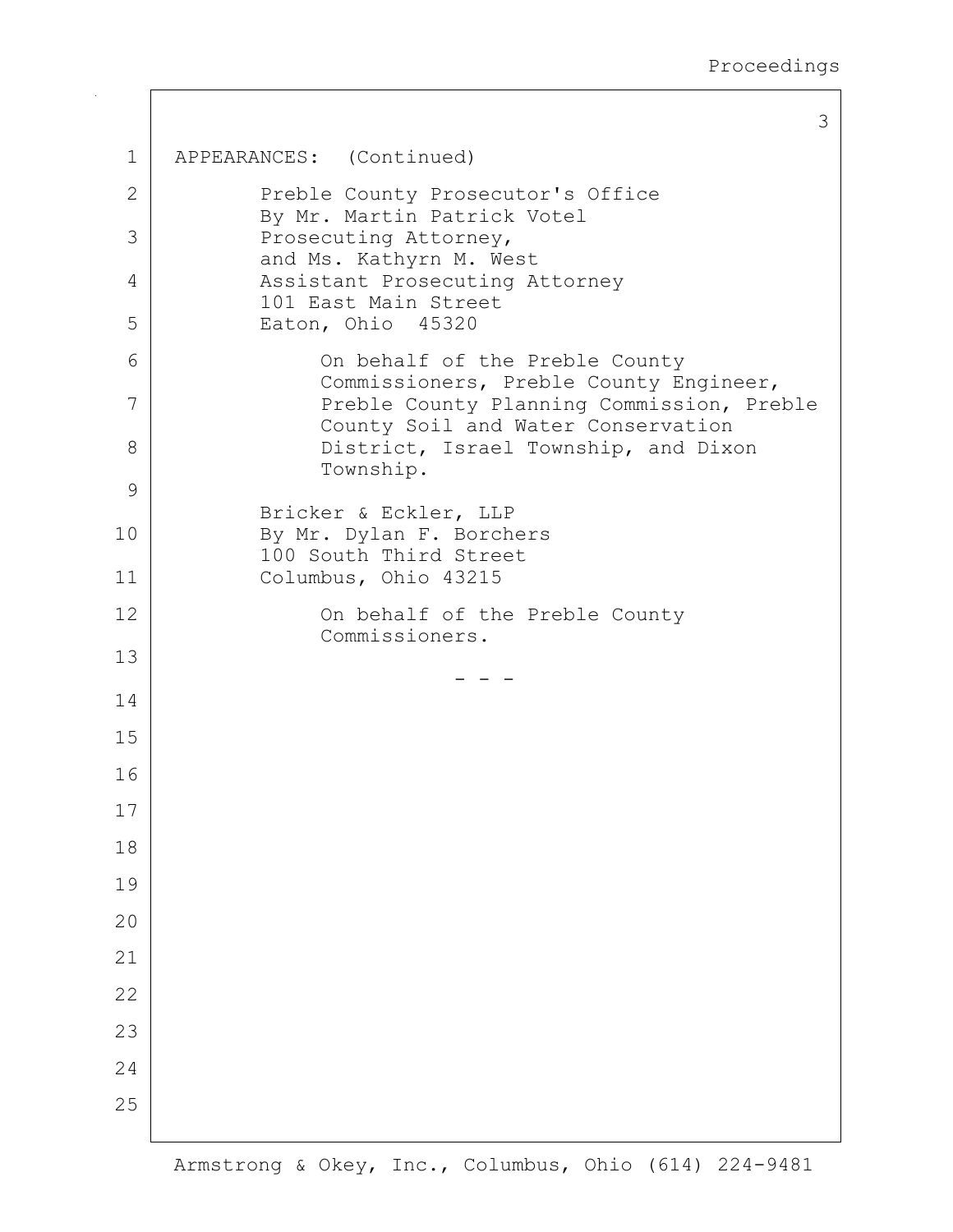4 1 Tuesday Morning Session, 2 May 14, 2019.  $3 \mid - - -$ 4 ALJ SCHABO: The Ohio Power Siting Board  $5$  has assigned for hearing, at this time and place, 6 Case No. 18-1579-EL-BGN, being in The Matter of the 7 Application of Angelina Solar I, LLC, for a 8 Certificate of Environmental Compatibility and Public 9 Need. 10 My name is Patricia Schabo and I'm the 11 Administrative Law Judge assigned by the Board to 12 hear this case. 13 **Pursuant to a May 7, 2019, Entry, we are** 14 doing a call and continue of the evidentiary hearing 15 | scheduled to begin today, which means we've now 16 opened the evidentiary record, we'll take appearances 17 of counsel, we'll take testimony from members of the 18 public who wish to provide it, and then we'll adjourn 19 | for the day and reconvene at a later date to be set 20 by future entry. 21 | With that said, let's start with 22 appearances of counsel. 23 | MR. SETTINERI: Thank you, Your Honor. 24 On behalf of Angelina Solar I, LLC, Michael Settineri  $25$  and MacDonald Taylor with the law firm of Vorys,

Armstrong & Okey, Inc., Columbus, Ohio (614) 224-9481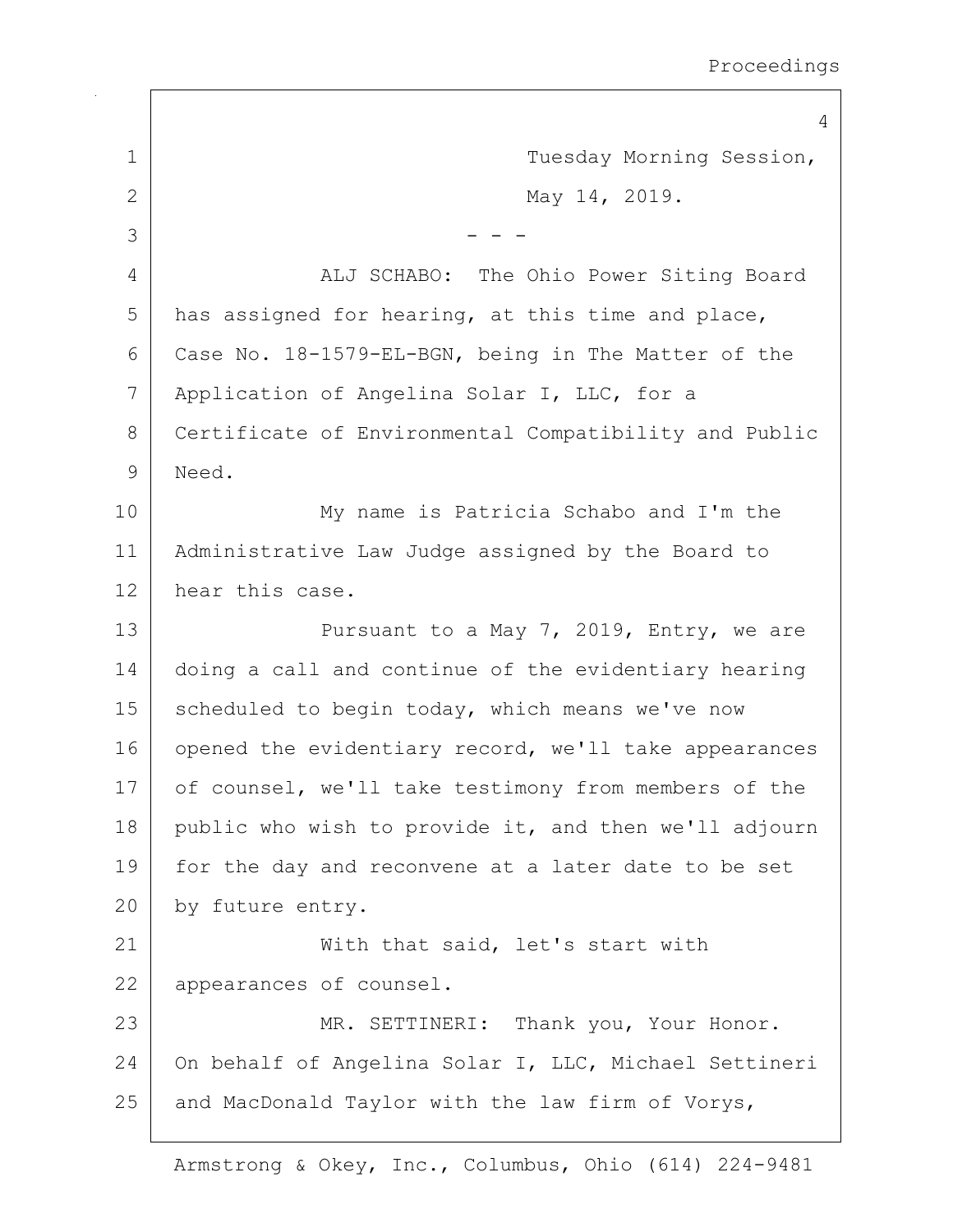Proceedings

5 1 | Sater, Seymour and Pease, 52 East Gay Street, 2 Columbus, Ohio 43215. 3 ALJ SCHABO: Thank you. 4 We'll just go around the tables. 5 Next up. 6 MS. BAIR: Yes. Thank you, Your Honor. 7 On behalf of the Power Siting Board Staff, Jodi Bair, 8 | Assistant Attorney General for Dave Yost, 30 East 9 | Broad Street, Columbus, Ohio 43215. 10 ALJ SCHABO: Okay. 11 | MR. ASHRAWI: Good morning, Your Honor. 12 | Yaz Ashrawi with the law firm of Frost Brown Todd, 10 13 | West Broad Street, Suite 2300, Columbus, Ohio 43215, 14 on behalf of the Eaton Community School District. 15 MR. VAN KLEY: Good morning, Your Honor. 16 I'm Jack Van Kley with the law firm of Van Kley & 17 Walker, 132 Northwoods Boulevard, Columbus, Ohio 18 43235. I'm representing the Concerned Citizens of 19 Preble County and its members. 20 ALJ SCHABO: Thank you. 21 | MS. MILAM: Good morning, Your Honor. 22 | Amy Milam on behalf of Ohio Farm Bureau Federation, 23 280 North High Street, Columbus, Ohio 43215. 24 ALJ SCHABO: Thank you. 25 | MR. VOTEL: Good morning, Your Honor.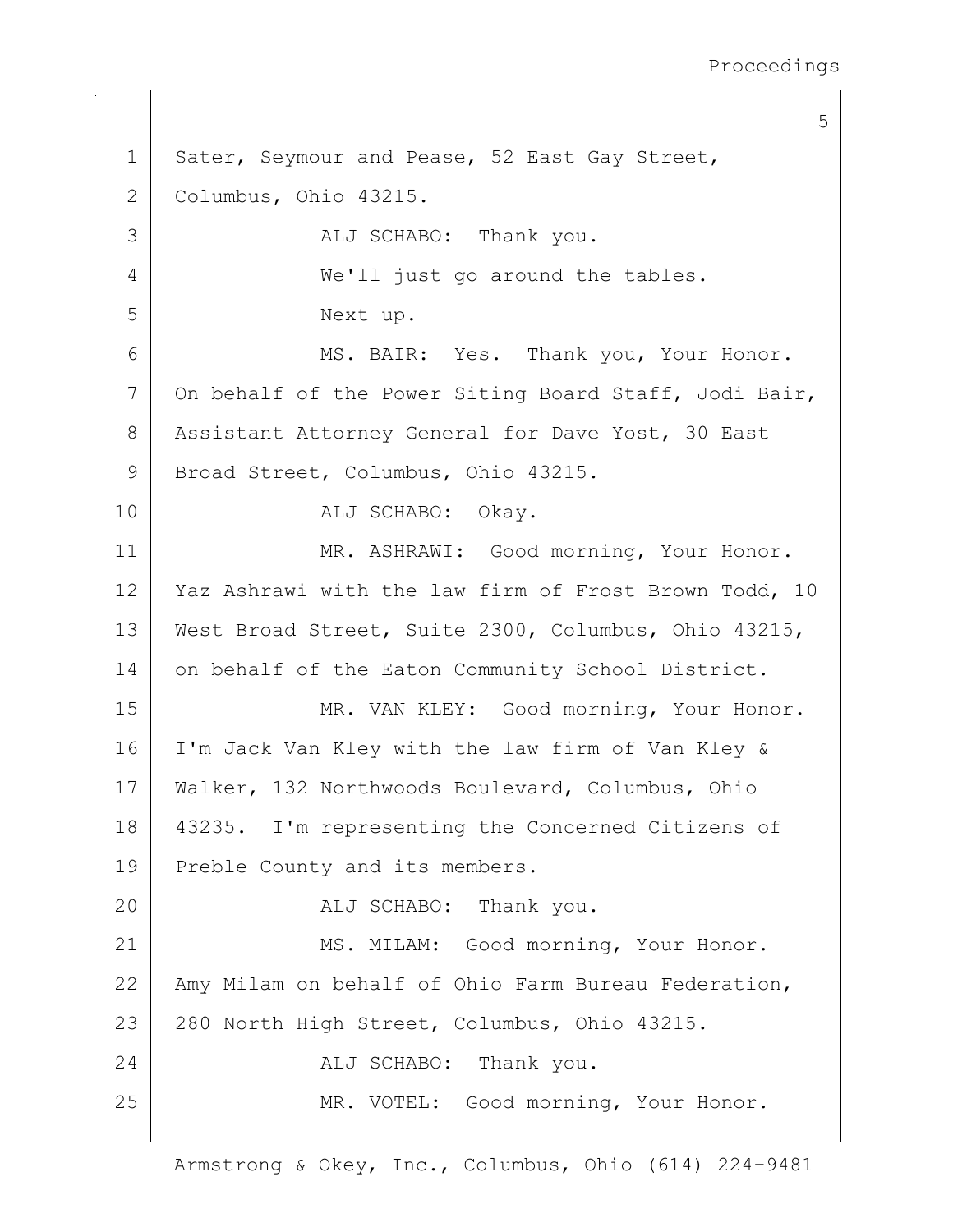|               | 6                                                     |
|---------------|-------------------------------------------------------|
| $\mathbf 1$   | Martin Votel, Preble County Prosecuting Attorney,     |
| $\mathbf{2}$  | accompanied by Assistant Prosecutor Kathryn West.     |
| 3             | 101 East Main Street, Courthouse 1st Floor, Eaton,    |
| 4             | Ohio 45320. Our office represents the Preble County   |
| 5             | Engineer, Preble County Soil and Water, Preble County |
| 6             | Land Use Zoning, Israel Township in Preble County,    |
| 7             | Dixon Township in Preble County, and we are           |
| 8             | co-counsel for the Board of County Commissioners.     |
| $\mathcal{G}$ | ALJ SCHABO: Thank you.                                |
| 10            | MR. BORCHERS: Good morning, Your Honor.               |
| 11            | On behalf of the Preble County Commissioners, Dylan   |
| 12            | Borchers with the law firm of Bricker & Eckler, 100   |
| 13            | South Third Street, Columbus, Ohio 43215.             |
| 14            | ALJ SCHABO: All right. Thank you very                 |
| 15            | much. Is that all counsel?                            |
| 16            | MR. SETTINERI: Your Honor, if we can go               |
| 17            | off the record, I just have one question for you.     |
| 18            | ALJ SCHABO: Sure. Let's go off the                    |
| 19            | record.                                               |
| 20            | (Discussion off the record.)                          |
| 21            | ALJ SCHABO: Let's go back on the record.              |
| 22            | I'll note that there are 20-odd members               |
| 23            | of the public with us today. Are there any members    |
| 24            | of the public here, that are not part of the          |
| 25            | Concerned Citizens of Preble County, LLC, who would   |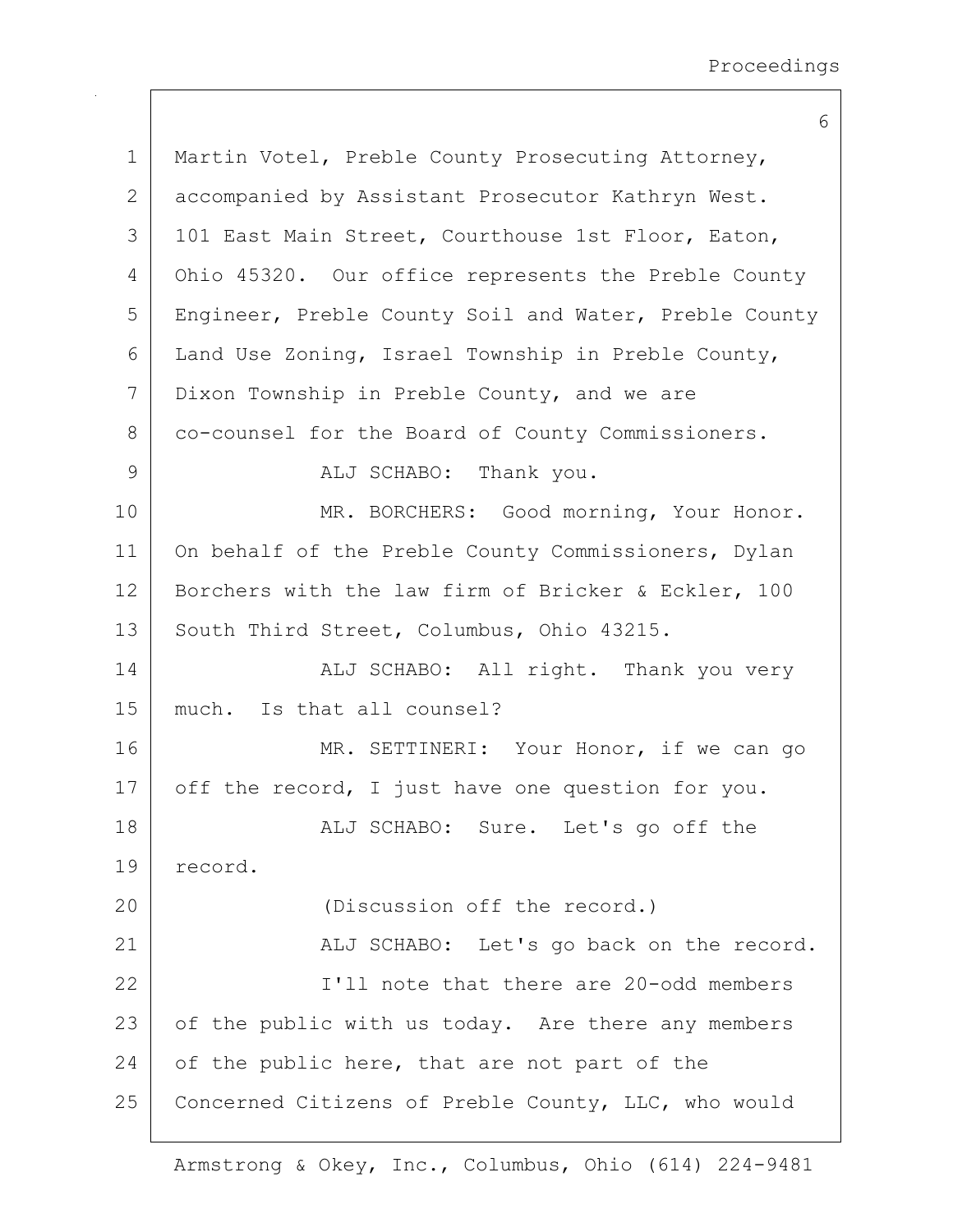```
7
1 like to testify?
2 (No response.)
3 ALJ SCHABO: Okay. Seeing none, I
4 believe that's it for the day then. We'll reconvene
5 the hearing at a future date to be established by a
6 future entry. Until then, we are adjourned. Thank
7 you.
8 (Thereupon, the proceedings concluded at
9 10:07 a.m.)
10 - - -
11
12
13
14
15
16
17
18
19
20
21
22
23
24
25
```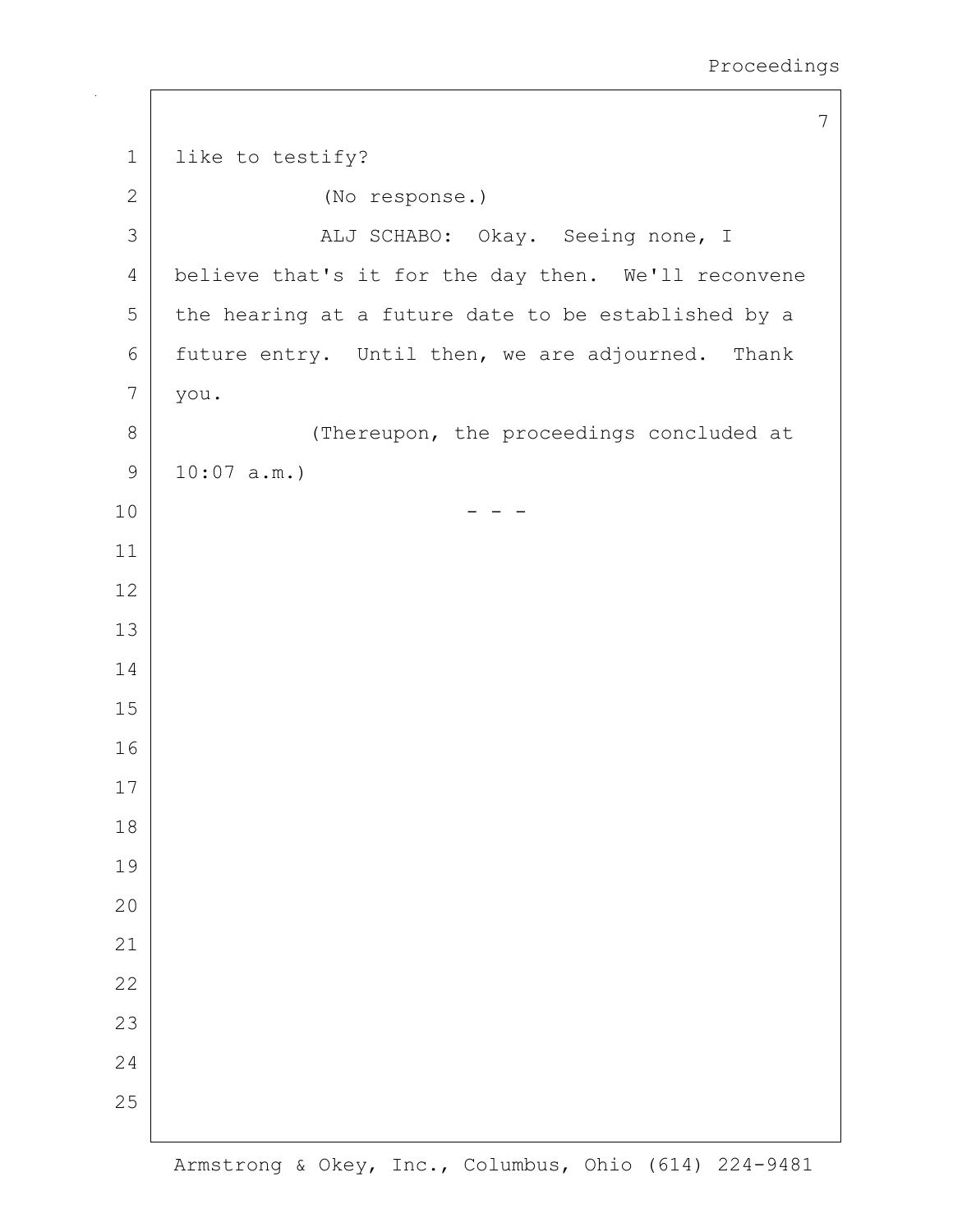|                |                                                                                                                                                                                                                          | 8 |
|----------------|--------------------------------------------------------------------------------------------------------------------------------------------------------------------------------------------------------------------------|---|
| 1              | CERTIFICATE                                                                                                                                                                                                              |   |
| $\overline{2}$ | I do hereby certify that the foregoing is a                                                                                                                                                                              |   |
| 3              | true and correct transcript of the proceedings taken                                                                                                                                                                     |   |
| 4              | by me in this matter on Tuesday, May 14, 2019, and                                                                                                                                                                       |   |
| 5              | carefully compared with my original stenographic                                                                                                                                                                         |   |
| 6              | notes.                                                                                                                                                                                                                   |   |
| 7              |                                                                                                                                                                                                                          |   |
| 8              | Carolyn M.U Burke, Registered                                                                                                                                                                                            |   |
| 9              | Professional Reporter, and                                                                                                                                                                                               |   |
| 10             | Notary Public in and for the<br>State of Ohio.                                                                                                                                                                           |   |
| 11             |                                                                                                                                                                                                                          |   |
| 12             | My commission expires July 17, 2023.                                                                                                                                                                                     |   |
| 13             |                                                                                                                                                                                                                          |   |
| 14             | $\mathcal{N}_{\mathcal{N}_{\mathcal{L}_{\mathcal{L}_{\mathcal{L}_{\mathcal{L}}}}}}^{(i)}\mathcal{N}_{\mathcal{N}_{\mathcal{N}_{\mathcal{L}}}}^{(i)}\mathcal{N}_{\mathcal{N}_{\mathcal{L}_{\mathcal{L}_{\mathcal{L}}}}}}$ |   |
| 15             |                                                                                                                                                                                                                          |   |
| 16             |                                                                                                                                                                                                                          |   |
| 17             |                                                                                                                                                                                                                          |   |
| 18             |                                                                                                                                                                                                                          |   |
| 19             |                                                                                                                                                                                                                          |   |
| 20             |                                                                                                                                                                                                                          |   |
| 21             |                                                                                                                                                                                                                          |   |
| 22             |                                                                                                                                                                                                                          |   |
| 23             |                                                                                                                                                                                                                          |   |
| 24             |                                                                                                                                                                                                                          |   |
| 25             |                                                                                                                                                                                                                          |   |
|                |                                                                                                                                                                                                                          |   |

Armstrong & Okey, Inc., Columbus, Ohio (614) 224-9481